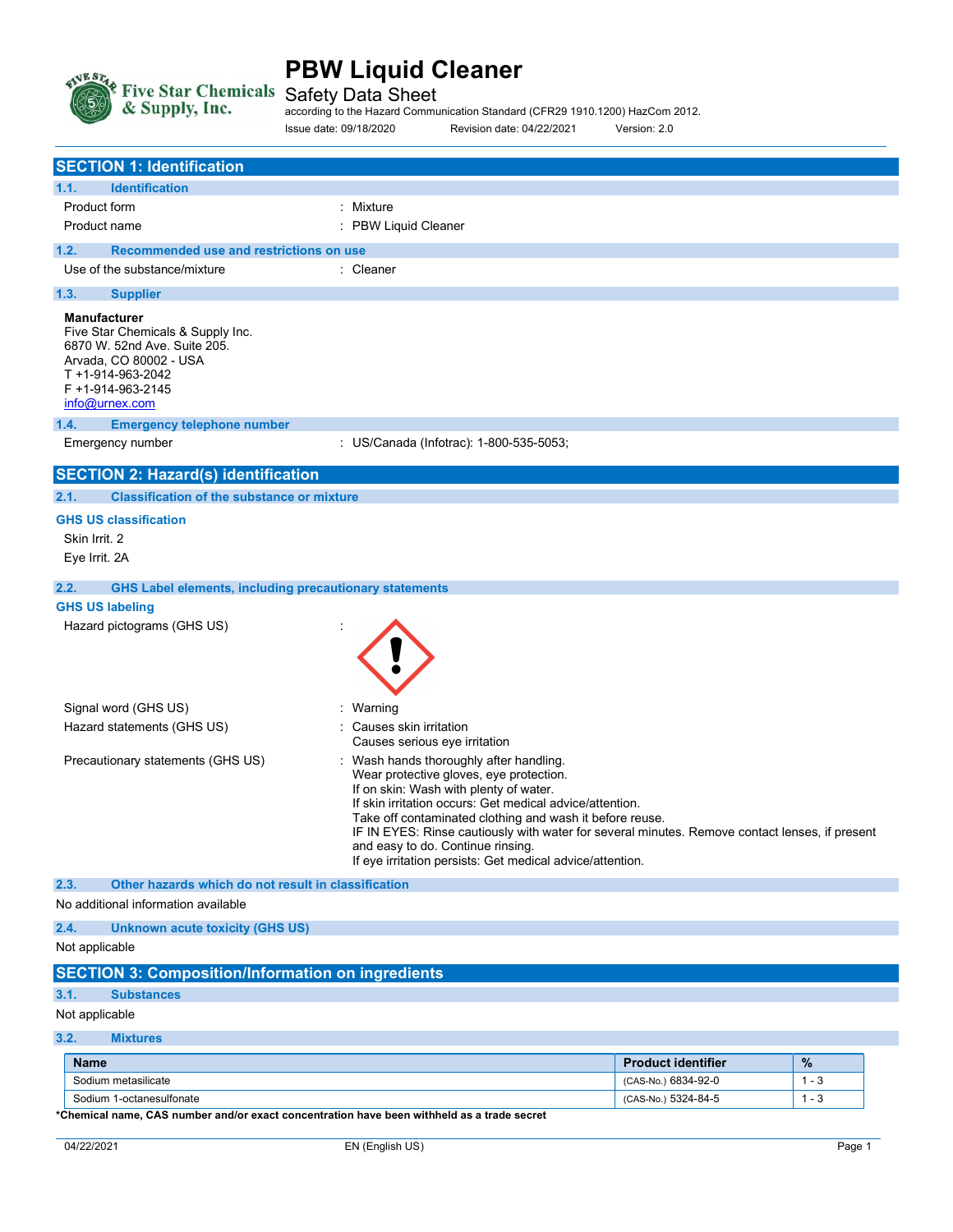## Safety Data Sheet

according to the Hazard Communication Standard (CFR29 1910.1200) HazCom 2012.

| iccording to the Hazard Communication Standard (CFR29 1910.1200) HazCom 2012. |                                                                                                                                                                                               |  |  |
|-------------------------------------------------------------------------------|-----------------------------------------------------------------------------------------------------------------------------------------------------------------------------------------------|--|--|
| <b>SECTION 4: First-aid measures</b>                                          |                                                                                                                                                                                               |  |  |
| <b>Description of first aid measures</b><br>4.1.                              |                                                                                                                                                                                               |  |  |
| First-aid measures after inhalation                                           | If breathing is difficult, remove victim to fresh air and keep at rest in a position comfortable for<br>breathing. Get medical advice/attention if you feel unwell.                           |  |  |
| First-aid measures after skin contact                                         | IF ON SKIN: Wash with plenty of water. Take off contaminated clothing and wash it before<br>reuse. If skin irritation occurs: Get medical advice/attention.                                   |  |  |
| First-aid measures after eye contact                                          | IF IN EYES: Rinse cautiously with water for several minutes. Remove contact lenses, if present<br>and easy to do. Continue rinsing. If eye irritation persists: Get medical advice/attention. |  |  |
| First-aid measures after ingestion                                            | Do not induce vomiting without medical advice. Never give anything by mouth to an<br>unconscious person. Get medical advice/attention if you feel unwell.                                     |  |  |
| 4.2.<br>Most important symptoms and effects (acute and delayed)               |                                                                                                                                                                                               |  |  |
| Symptoms/effects after inhalation                                             | May cause irritation to the respiratory tract.                                                                                                                                                |  |  |
| Symptoms/effects after skin contact                                           | Causes skin irritation. Symptoms may include redness, drying, defatting and cracking of the<br>skin.                                                                                          |  |  |
| Symptoms/effects after eye contact                                            | Causes serious eye irritation. Symptoms may include discomfort or pain, excess blinking and<br>tear production, with marked redness and swelling of the conjunctiva.                          |  |  |
| Symptoms/effects after ingestion                                              | May be harmful if swallowed. May cause gastrointestinal irritation, nausea, vomiting and<br>diarrhea.                                                                                         |  |  |
| Immediate medical attention and special treatment, if necessary<br>4.3.       |                                                                                                                                                                                               |  |  |
|                                                                               | Symptoms may be delayed. In case of accident or if you feel unwell, seek medical advice immediately (show the label where possible).                                                          |  |  |
| <b>SECTION 5: Fire-fighting measures</b>                                      |                                                                                                                                                                                               |  |  |
| 5.1.<br>Suitable (and unsuitable) extinguishing media                         |                                                                                                                                                                                               |  |  |
| Suitable extinguishing media                                                  | : Use extinguishing media appropriate for surrounding fire.                                                                                                                                   |  |  |
| Unsuitable extinguishing media                                                | : None known.                                                                                                                                                                                 |  |  |
| 5.2.<br>Specific hazards arising from the chemical                            |                                                                                                                                                                                               |  |  |
| Fire hazard                                                                   | : Products of combustion may include, and are not limited to: oxides of carbon.                                                                                                               |  |  |
| 5.3.<br>Special protective equipment and precautions for fire-fighters        |                                                                                                                                                                                               |  |  |
| Protection during firefighting                                                | Keep upwind of fire. Wear full fire fighting turn-out gear (full Bunker gear) and respiratory<br>protection (SCBA).                                                                           |  |  |
| <b>SECTION 6: Accidental release measures</b>                                 |                                                                                                                                                                                               |  |  |
| Personal precautions, protective equipment and emergency procedures<br>6.1.   |                                                                                                                                                                                               |  |  |
| General measures                                                              | Use personal protection recommended in Section 8. Isolate the hazard area and deny entry to<br>unnecessary and unprotected personnel.                                                         |  |  |
| 6.1.1.<br>For non-emergency personnel                                         |                                                                                                                                                                                               |  |  |
| No additional information available                                           |                                                                                                                                                                                               |  |  |

#### 6.1.2. For emergency responders

No additional information available

#### 6.2. Environmental precautions Prevent entry to sewers and public waters.

| 6.3.                          | Methods and material for containment and cleaning up                                |  |                                                                                                                                                                                                                               |  |
|-------------------------------|-------------------------------------------------------------------------------------|--|-------------------------------------------------------------------------------------------------------------------------------------------------------------------------------------------------------------------------------|--|
| For containment               |                                                                                     |  | : Contain and/or absorb spill with inert material (e.g. sand, vermiculite), then place in a suitable<br>container. Do not flush to sewer or allow to enter waterways. Use appropriate Personal<br>Protective Equipment (PPE). |  |
| Methods for cleaning up       |                                                                                     |  | : Sweep or shovel spills into appropriate container for disposal. Provide ventilation.                                                                                                                                        |  |
| 6.4.                          | <b>Reference to other sections</b>                                                  |  |                                                                                                                                                                                                                               |  |
|                               | For further information refer to section 8: "Exposure controls/personal protection" |  |                                                                                                                                                                                                                               |  |
|                               | <b>SECTION 7: Handling and storage</b>                                              |  |                                                                                                                                                                                                                               |  |
| 7.1.                          | <b>Precautions for safe handling</b>                                                |  |                                                                                                                                                                                                                               |  |
| Precautions for safe handling |                                                                                     |  | : Avoid contact with skin and eyes. Avoid breathing dust/fume/gas/mist/vapors/spray. Do not<br>swallow. Handle and open container with care. When using do not eat, drink or smoke.                                           |  |

Hygiene measures **interpretatal in the Contaminated clothing before reuse.** Always wash hands after handling the product.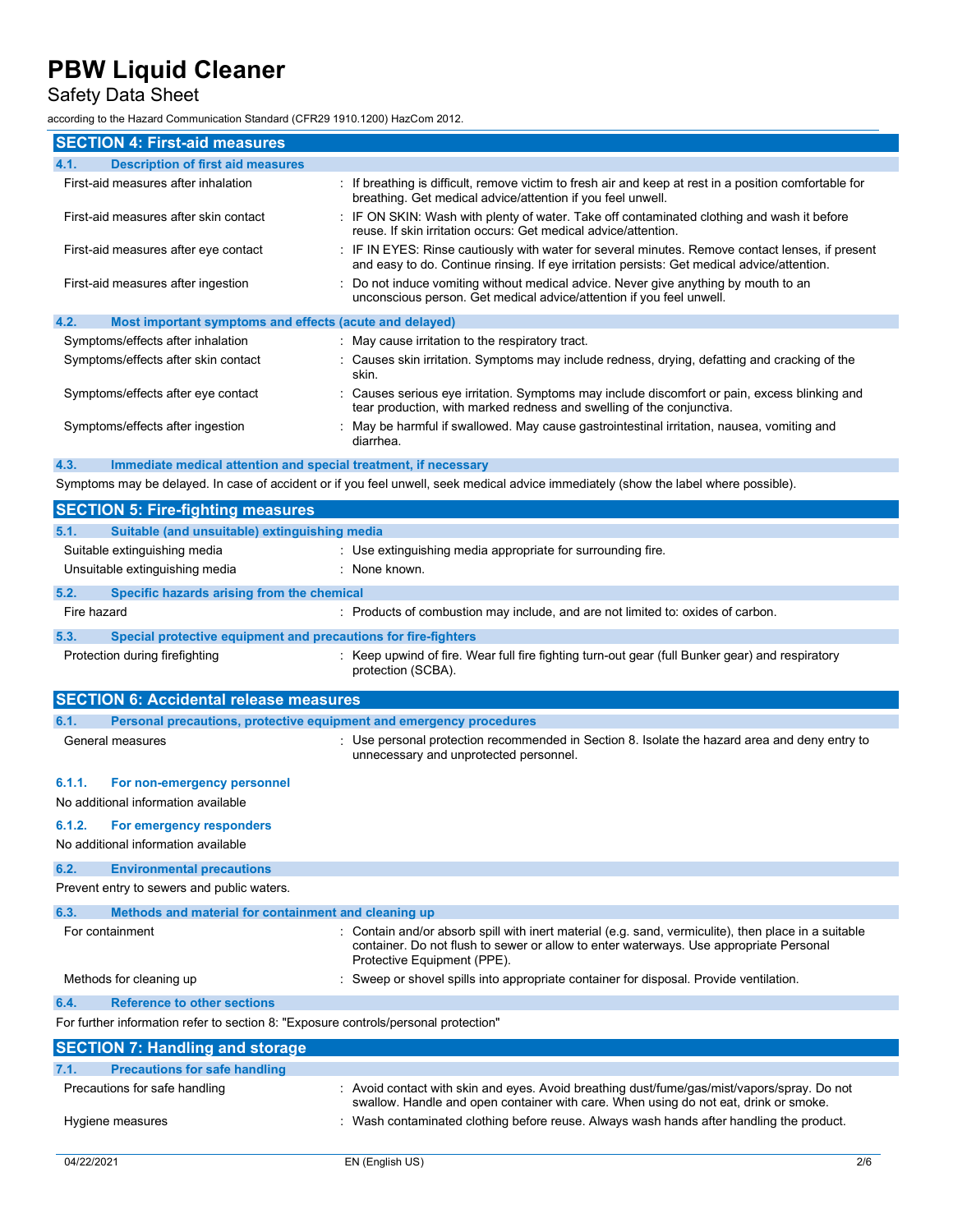#### Safety Data Sheet

according to the Hazard Communication Standard (CFR29 1910.1200) HazCom 2012.

#### 7.2. Conditions for safe storage, including any incompatibilities

Storage conditions **interpretatal conducts** : Keep out of the reach of children. Store tightly closed in a dry, cool and well-ventilated place.

### SECTION 8: Exposure controls/personal protection

| 8.1. | <b>Control parameters</b>            |
|------|--------------------------------------|
|      | <b>PBW Liquid Cleaner</b>            |
|      | No additional information available  |
|      | Sodium 1-octanesulfonate (5324-84-5) |
|      | No additional information available  |
|      | Sodium metasilicate (6834-92-0)      |
|      | No additional information available  |

#### 8.2. Appropriate engineering controls

| Appropriate engineering controls | : Ensure good ventilation of the work station. |
|----------------------------------|------------------------------------------------|
| Environmental exposure controls  | : Avoid release to the environment.            |

#### 8.3. Individual protection measures/Personal protective equipment

#### Hand protection:

Wear suitable gloves resistant to chemical penetration

#### Eye protection:

Wear eye/face protection

#### Skin and body protection:

Wear suitable protective clothing

#### Respiratory protection:

In case of insufficient ventilation, wear suitable respiratory equipment. Respirator selection must be based on known or anticipated exposure levels, the hazards of the product and the safe working limits of the selected respirator.

#### Other information:

Handle in accordance with good industrial hygiene and safety procedures. Do not eat, drink or smoke when using this product.

| <b>SECTION 9: Physical and chemical properties</b>            |                                         |     |
|---------------------------------------------------------------|-----------------------------------------|-----|
| Information on basic physical and chemical properties<br>9.1. |                                         |     |
| Physical state                                                | $:$ Liquid                              |     |
| Appearance                                                    | : Liquid.                               |     |
| Color                                                         | : Colorless                             |     |
| Odor                                                          | No data available                       |     |
| Odor threshold                                                | : No data available                     |     |
| pH                                                            | : 12.5 (Alkali Reserve = 1.34 g/100 mL) |     |
| Melting point                                                 | No data available                       |     |
| Freezing point                                                | : No data available                     |     |
| <b>Boiling point</b>                                          | : No data available                     |     |
| Flash point                                                   | : No data available                     |     |
| Relative evaporation rate (butyl acetate=1)                   | : No data available                     |     |
| Flammability (solid, gas)                                     | : Not flammable.                        |     |
| Vapor pressure                                                | : No data available                     |     |
| Relative vapor density at 20 °C                               | : No data available                     |     |
| Relative density                                              | No data available                       |     |
| Solubility                                                    | : No data available                     |     |
| Partition coefficient n-octanol/water                         | : No data available                     |     |
| Auto-ignition temperature                                     | : No data available                     |     |
| Decomposition temperature                                     | : No data available                     |     |
| 04/22/2021                                                    | EN (English US)                         | 3/6 |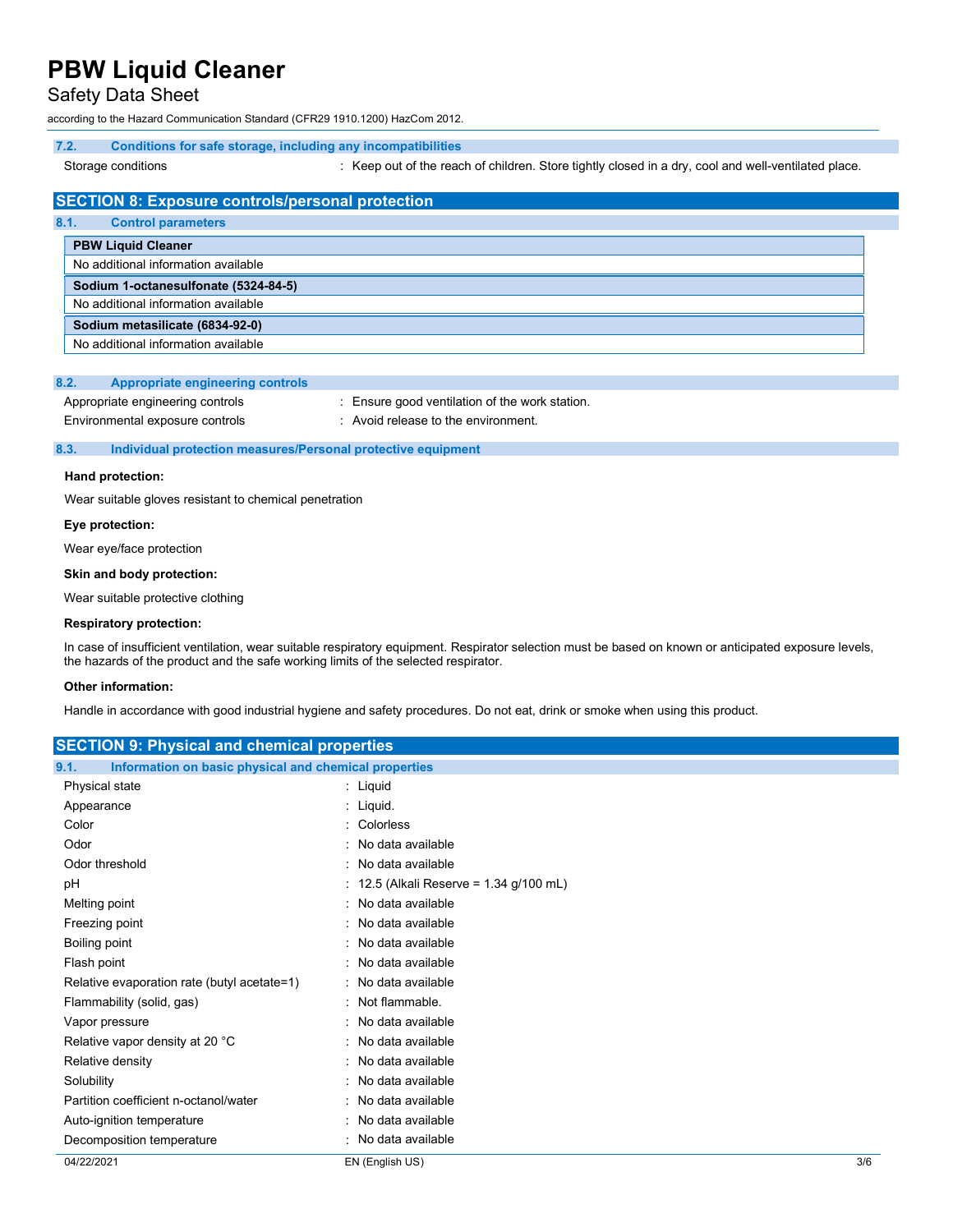## Safety Data Sheet

according to the Hazard Communication Standard (CFR29 1910.1200) HazCom 2012.

| Viscosity, kinematic                                         | : No data available                                                                            |  |  |
|--------------------------------------------------------------|------------------------------------------------------------------------------------------------|--|--|
| Viscosity, dynamic                                           | No data available                                                                              |  |  |
| <b>Explosion limits</b>                                      | No data available                                                                              |  |  |
| <b>Explosive properties</b>                                  | No data available                                                                              |  |  |
| Oxidizing properties                                         | : No data available                                                                            |  |  |
| <b>Other information</b><br>9.2.                             |                                                                                                |  |  |
| Alkali Reserve                                               | : $1.34$ g/100 mL                                                                              |  |  |
| <b>SECTION 10: Stability and reactivity</b>                  |                                                                                                |  |  |
| 10.1.<br><b>Reactivity</b>                                   |                                                                                                |  |  |
| No dangerous reactions known under normal conditions of use. |                                                                                                |  |  |
| 10.2.<br><b>Chemical stability</b>                           |                                                                                                |  |  |
| Stable under normal conditions.                              |                                                                                                |  |  |
| 10.3.<br><b>Possibility of hazardous reactions</b>           |                                                                                                |  |  |
| No dangerous reactions known under normal conditions of use. |                                                                                                |  |  |
| 10.4.<br><b>Conditions to avoid</b>                          |                                                                                                |  |  |
| Heat. Incompatible materials.                                |                                                                                                |  |  |
| 10.5.<br><b>Incompatible materials</b>                       |                                                                                                |  |  |
| Strong bases. Acids.                                         |                                                                                                |  |  |
| 10.6.<br><b>Hazardous decomposition products</b>             |                                                                                                |  |  |
| May include, and are not limited to: oxides of carbon.       |                                                                                                |  |  |
| <b>SECTION 11: Toxicological information</b>                 |                                                                                                |  |  |
| Information on toxicological effects<br>11.1.                |                                                                                                |  |  |
| Acute toxicity (oral)                                        | Not classified                                                                                 |  |  |
| Acute toxicity (dermal)                                      | Not classified                                                                                 |  |  |
| Acute toxicity (inhalation)                                  | Not classified                                                                                 |  |  |
|                                                              |                                                                                                |  |  |
| <b>PBW Liquid Cleaner</b><br>ATE US oral rat                 |                                                                                                |  |  |
|                                                              | 38433.3 mg/kg                                                                                  |  |  |
| Sodium metasilicate (6834-92-0)                              |                                                                                                |  |  |
| LD50 oral rat                                                | 1153 mg/kg                                                                                     |  |  |
| LD50 dermal rat                                              | > 5000 mg/kg body weight Animal: rat, Guideline: EPA OPPTS 870.1200 (Acute Dermal<br>Toxicity) |  |  |
| LC50 inhalation rat                                          | > 2.06 mg/l air Animal: rat, Guideline: EPA OPPTS 870.1300 (Acute inhalation toxicity)         |  |  |
| Skin corrosion/irritation                                    | Causes skin irritation.                                                                        |  |  |
|                                                              | pH: 12.5                                                                                       |  |  |
|                                                              | Alkali Reserve = 1.34 g/100 mL                                                                 |  |  |
| Serious eye damage/irritation                                | Causes serious eye irritation.                                                                 |  |  |
|                                                              | (Alkali/acid reserve method)                                                                   |  |  |
|                                                              | pH: 12.5                                                                                       |  |  |
|                                                              | Alkali Reserve = 1.34 g/100 mL                                                                 |  |  |
| Respiratory or skin sensitization                            | Not classified                                                                                 |  |  |
| Germ cell mutagenicity                                       | Not classified                                                                                 |  |  |
| Carcinogenicity<br>Not classified                            |                                                                                                |  |  |
| Reproductive toxicity                                        | Not classified                                                                                 |  |  |
| STOT-single exposure<br>Not classified                       |                                                                                                |  |  |
| Sodium metasilicate (6834-92-0)                              |                                                                                                |  |  |
| STOT-single exposure                                         | May cause respiratory irritation.                                                              |  |  |
| STOT-repeated exposure                                       | Not classified                                                                                 |  |  |
| Aspiration hazard                                            | Not classified                                                                                 |  |  |
| Viscosity, kinematic                                         | No data available                                                                              |  |  |
|                                                              |                                                                                                |  |  |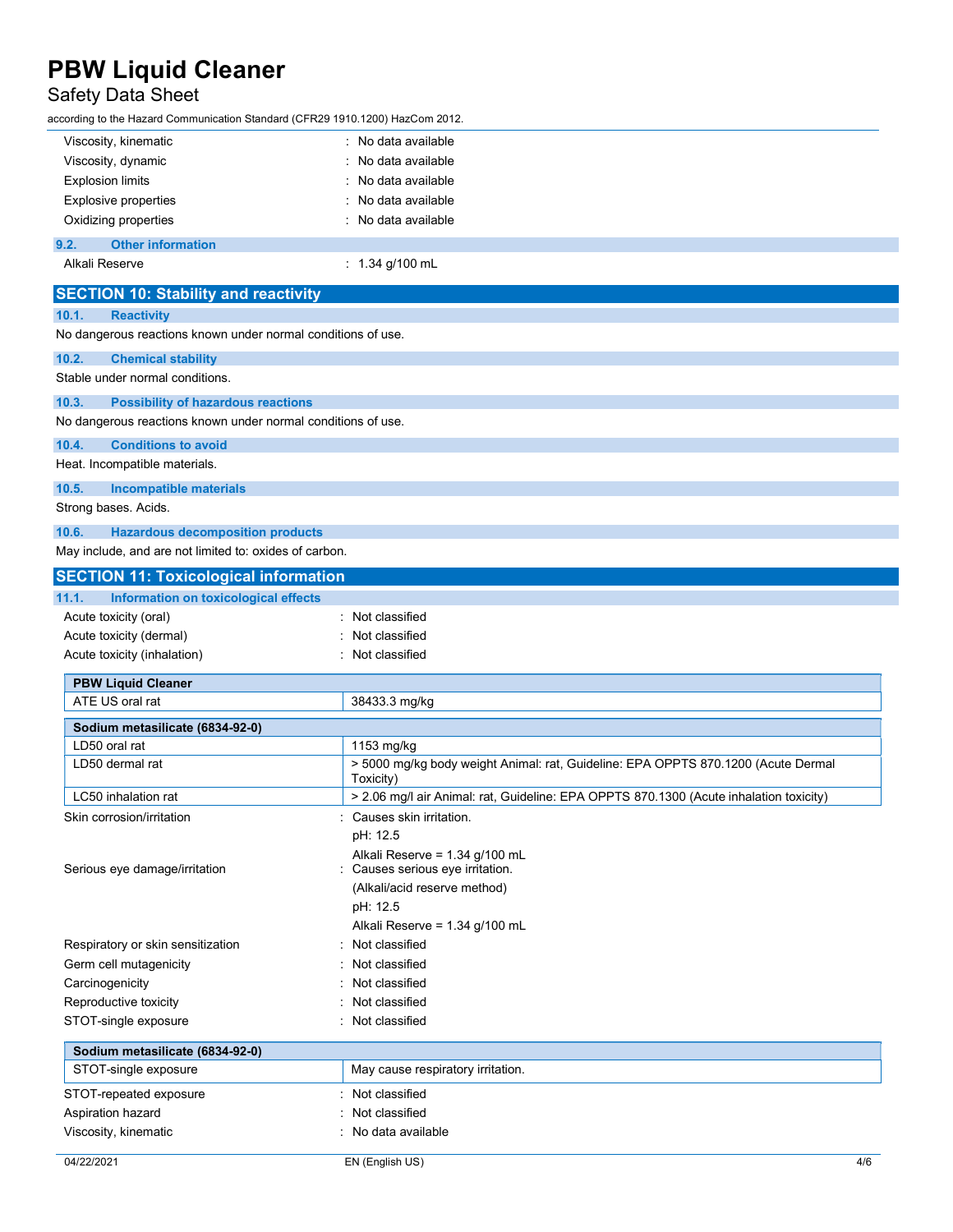#### Safety Data Sheet

| ccording to the Hazard Communication Standard (CFR29 1910.1200) HazCom 2012.                                                                                         |                                                                                                                                                                      |  |  |  |
|----------------------------------------------------------------------------------------------------------------------------------------------------------------------|----------------------------------------------------------------------------------------------------------------------------------------------------------------------|--|--|--|
| Symptoms/effects after inhalation                                                                                                                                    | : May cause irritation to the respiratory tract.                                                                                                                     |  |  |  |
| Symptoms/effects after skin contact                                                                                                                                  | Causes skin irritation. Symptoms may include redness, drying, defatting and cracking of the<br>skin.                                                                 |  |  |  |
| Symptoms/effects after eye contact                                                                                                                                   | Causes serious eye irritation. Symptoms may include discomfort or pain, excess blinking and<br>tear production, with marked redness and swelling of the conjunctiva. |  |  |  |
| Symptoms/effects after ingestion                                                                                                                                     | May be harmful if swallowed. May cause gastrointestinal irritation, nausea, vomiting and<br>diarrhea.                                                                |  |  |  |
| Other information                                                                                                                                                    | : Likely routes of exposure: ingestion, inhalation, skin and eye.                                                                                                    |  |  |  |
| <b>SECTION 12: Ecological information</b>                                                                                                                            |                                                                                                                                                                      |  |  |  |
| 12.1.<br><b>Toxicity</b>                                                                                                                                             |                                                                                                                                                                      |  |  |  |
| Ecology - general                                                                                                                                                    | : May cause long-term adverse effects in the aquatic environment.                                                                                                    |  |  |  |
| Sodium metasilicate (6834-92-0)                                                                                                                                      |                                                                                                                                                                      |  |  |  |
| LC50 - Fish [1]                                                                                                                                                      | 210 mg/l (Exposure time: 96 h - Species: Brachydanio rerio [semi-static])                                                                                            |  |  |  |
| EC50 - Crustacea [1]                                                                                                                                                 | 1700 mg/l Test organisms (species): Daphnia magna                                                                                                                    |  |  |  |
| LC50 - Fish [2]                                                                                                                                                      | 210 mg/l (Exposure time: 96 h - Species: Brachydanio rerio)                                                                                                          |  |  |  |
| <b>Persistence and degradability</b><br>12.2.                                                                                                                        |                                                                                                                                                                      |  |  |  |
| <b>PBW Liquid Cleaner</b>                                                                                                                                            |                                                                                                                                                                      |  |  |  |
| Persistence and degradability                                                                                                                                        | Not established.                                                                                                                                                     |  |  |  |
| 12.3.<br><b>Bioaccumulative potential</b>                                                                                                                            |                                                                                                                                                                      |  |  |  |
| <b>PBW Liquid Cleaner</b>                                                                                                                                            |                                                                                                                                                                      |  |  |  |
| Bioaccumulative potential                                                                                                                                            | Not established.                                                                                                                                                     |  |  |  |
| <b>Mobility in soil</b><br>12.4.                                                                                                                                     |                                                                                                                                                                      |  |  |  |
| No additional information available                                                                                                                                  |                                                                                                                                                                      |  |  |  |
| <b>Other adverse effects</b><br>12.5.                                                                                                                                |                                                                                                                                                                      |  |  |  |
| Other information                                                                                                                                                    | No other effects known.                                                                                                                                              |  |  |  |
| <b>SECTION 13: Disposal considerations</b>                                                                                                                           |                                                                                                                                                                      |  |  |  |
| <b>Disposal methods</b><br>13.1.                                                                                                                                     |                                                                                                                                                                      |  |  |  |
| Product/Packaging disposal recommendations                                                                                                                           | Dispose in a safe manner in accordance with local/national regulations.                                                                                              |  |  |  |
| <b>SECTION 14: Transport information</b>                                                                                                                             |                                                                                                                                                                      |  |  |  |
| <b>Department of Transportation (DOT)</b>                                                                                                                            |                                                                                                                                                                      |  |  |  |
| In accordance with DOT                                                                                                                                               |                                                                                                                                                                      |  |  |  |
| Not regulated                                                                                                                                                        |                                                                                                                                                                      |  |  |  |
| <b>Air transport</b>                                                                                                                                                 |                                                                                                                                                                      |  |  |  |
| Not regulated                                                                                                                                                        |                                                                                                                                                                      |  |  |  |
| <b>SECTION 15: Regulatory information</b>                                                                                                                            |                                                                                                                                                                      |  |  |  |
| 15.1. US Federal regulations                                                                                                                                         |                                                                                                                                                                      |  |  |  |
| Act (TSCA) inventory                                                                                                                                                 | All components of this product are listed, or excluded from listing, on the United States Environmental Protection Agency Toxic Substances Control                   |  |  |  |
| 15.2. International regulations                                                                                                                                      |                                                                                                                                                                      |  |  |  |
| No additional information available                                                                                                                                  |                                                                                                                                                                      |  |  |  |
| 15.3. US State regulations                                                                                                                                           |                                                                                                                                                                      |  |  |  |
| California Proposition 65 - This product does not contain any substances known to the state of California to cause cancer, developmental<br>and/or reproductive harm |                                                                                                                                                                      |  |  |  |

| <b>SECTION 16: Other information</b> |            |  |  |
|--------------------------------------|------------|--|--|
| Issue date                           | 09/18/2020 |  |  |